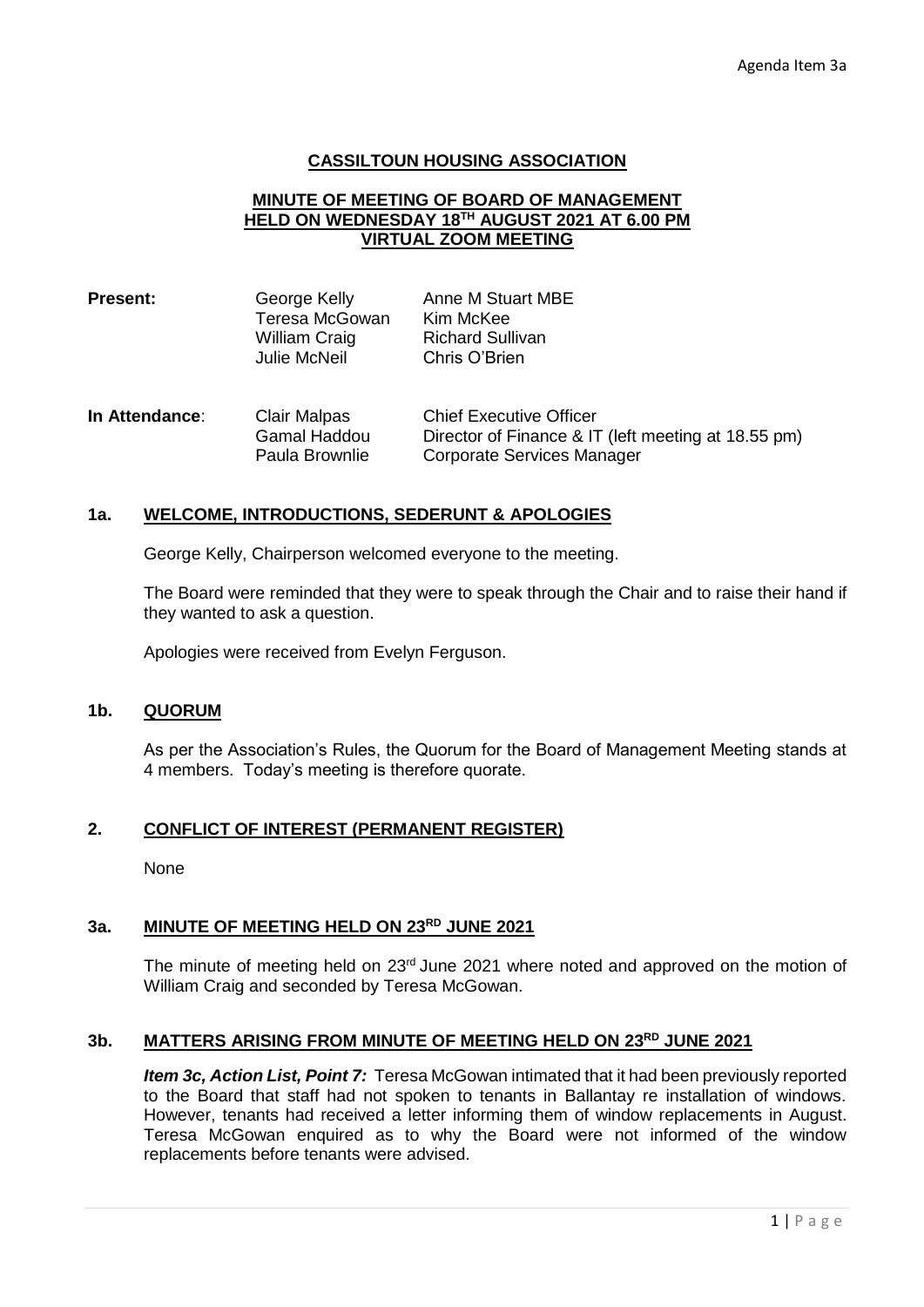The Chief Executive intimated that Sidey were out this week speaking to the Director of Operations regarding the proposed window replacements. Director of Finance/IT intimated that this would be reported back to the Director of Operations. The Chief Executive Officer confirmed that the Board were aware of the window replacement programme as it was part of the Budget pack, however agreed that the date of the installation hadn't been reported to the Board. Anna Stuart MBE also intimated that tenants had been speaking to her regarding the type of windows and doors and if they were only getting half a window ledge. It would be good for the Board to have this knowledge to allow them to answer tenants queries. Chief Executive Officer intimated that she would discuss with the Director of Operations to see if we can get samples/information in the office to allow tenants to drop in. Teresa McGowan enquired as to why this was not brought to the Board beforehand before a letter going out to tenants. The Chief Executive Officer intimated that the window/door replacement was part of the budget pack and that it was part of the ongoing contract with Sidey, this is not a new contract.

Teresa McGowan intimated that the biggest issue is the window ledge. They are talking about using the existing window ledge. This will not be possible as the existing ledge fits in with the existing windows. The Chief Executive will raise this matter with the Director of Operations.

**Page 11, Item 9b, Libor Interest Rate Ending:** The Director of Finance/IT reported that both Banks are likely to write to our solicitor, TC Young. The Director of Finance/IT intimated that the Board gave him delegated authority to approve the amended loan terms pending TC Young coming back with any material changes.

# **3c. ACTION LIST FROM MINUTE OF MEETING HELD ON 23RD JUNE 2021**

The Chief Executive Officer gave an update against the action list from meeting held on 23<sup>rd</sup> June 2021.

|    | <b>Details</b>                                                                                                                                                                        | <b>Person</b><br><b>Responsible</b> | <b>Status</b>                                                                                                                                                                                   |
|----|---------------------------------------------------------------------------------------------------------------------------------------------------------------------------------------|-------------------------------------|-------------------------------------------------------------------------------------------------------------------------------------------------------------------------------------------------|
| 1. | CEO to liaise with DoO re Homeless and<br>our 30% allocation. Board to receive<br>benchmarking information on our<br>performance of allocations to homeless<br>over the last 5 years. | CEO/DoO                             | To be presented at Board<br>meeting in September 2021                                                                                                                                           |
| 2. | Asbestos Management Plan will be<br>presented as part of the next Operations<br><b>Technical Report</b>                                                                               | Housing<br>Manager<br>(Property)    | Outline of plan being<br>presented to H&S Committee<br>Monday 21 <sup>st</sup> June 21, plan will<br>then be created and<br>presented to future Board<br>Meeting as part of Technical<br>Report |
| 3. | Scottish Government have issued<br>guidance on EESSH2 and workshops<br>have been set up to take Board through<br>the guidance on 11th August 2021 and<br>18th August.                 | Housing<br>Manager<br>(Property)    | DoO has confirmed that we<br>cannot progress with<br>workshops pending the<br>completion of the Stock<br><b>Condition Survey</b><br>Teresa McGowan enquired as<br>to how we can determine the   |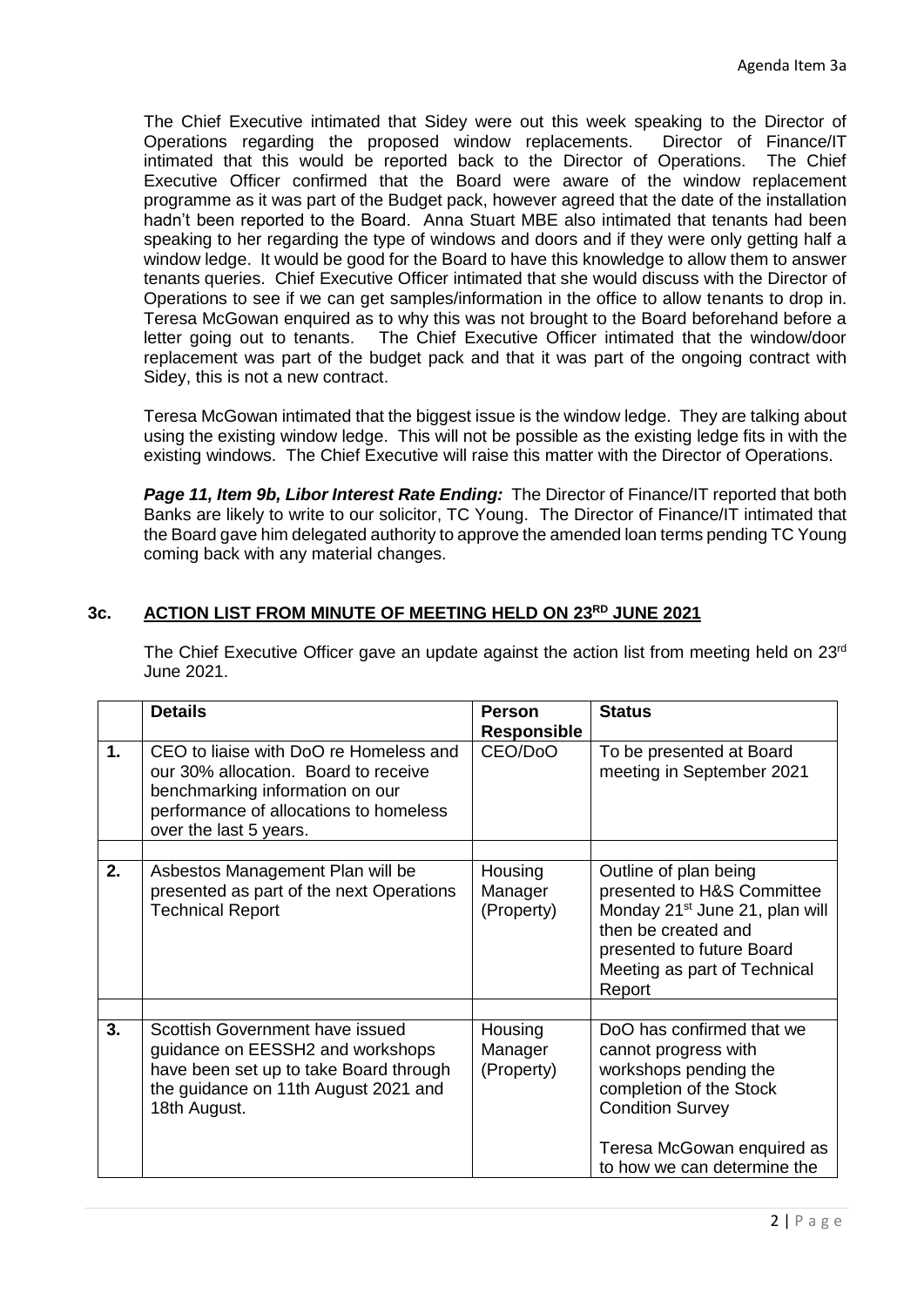|     |                                                                                                                                                                                                                                                                                                            |                                  | heat loss of a building. CEO<br>to check and report back                                                                     |
|-----|------------------------------------------------------------------------------------------------------------------------------------------------------------------------------------------------------------------------------------------------------------------------------------------------------------|----------------------------------|------------------------------------------------------------------------------------------------------------------------------|
|     |                                                                                                                                                                                                                                                                                                            |                                  |                                                                                                                              |
| 4.  | Approval given to update Factoring<br>Policy and Debt Recovery procedures                                                                                                                                                                                                                                  | Housing<br>Manager<br>(Property) | Completed                                                                                                                    |
| 5.  | Business Continuity Plan - approved.<br>Training to be given to staff and it will<br>form part of new staff induction process                                                                                                                                                                              | <b>CEO</b><br><b>CSM</b>         | Date set for training staff and<br>induction programme has<br>been updated to include the<br><b>Business Continuity Plan</b> |
| 6.  | Board unanimously agreed to the<br>procurement of a contractor to undertake<br>gas maintenance and gave delegated<br>authority to the DoO to process with the<br>procurement                                                                                                                               | <b>DoO</b>                       | Procurement plan in Place<br>with appropriate milestones.<br>Board will be updated through<br>next Operational Report.       |
| 7.  | The Board unanimously approved to<br>procure a contractor to fulfil the terms of<br>the funding from the Social Housing<br>Fund for Improved Walking and Cycling<br>Facilities.                                                                                                                            | <b>DoO</b>                       | Project Plan in Place Board,<br>QS working on Brief will be<br>updated through next<br>operational report.                   |
| 8.  | Donation Policy – to be presented at a<br>future meeting                                                                                                                                                                                                                                                   | <b>CSM</b>                       | Pending                                                                                                                      |
| 9.  | Board unanimously approved to procure<br>an organisation along with other Housing<br>Association's to carry out a robust audit<br>of our compliance against H&S.                                                                                                                                           | <b>CEO</b>                       | Pending                                                                                                                      |
|     |                                                                                                                                                                                                                                                                                                            | <b>CSM</b>                       |                                                                                                                              |
| 10. | Board attendance register to be updated                                                                                                                                                                                                                                                                    |                                  | Completed                                                                                                                    |
| 11  | Group Procurement Policy approved.<br>Register to be updated and staff<br>informed.<br>Policy to be presented to subsidiary<br>Boards for approval                                                                                                                                                         | <b>CSM</b>                       | Completed                                                                                                                    |
| 12. | Item redacted as contains commercially                                                                                                                                                                                                                                                                     | D <sub>o</sub> O                 | Completed                                                                                                                    |
|     | sensitive information.<br>Give delegated authority to the DoO to<br>commence the full procurement process<br>in early 2022 to allow a new contract to<br>be advertised and thus facilitate timely<br>appointment of a contractor for the 3-<br>year period from 1st September 2022 -<br>31st October 2025. | <b>DoO</b>                       | Completed                                                                                                                    |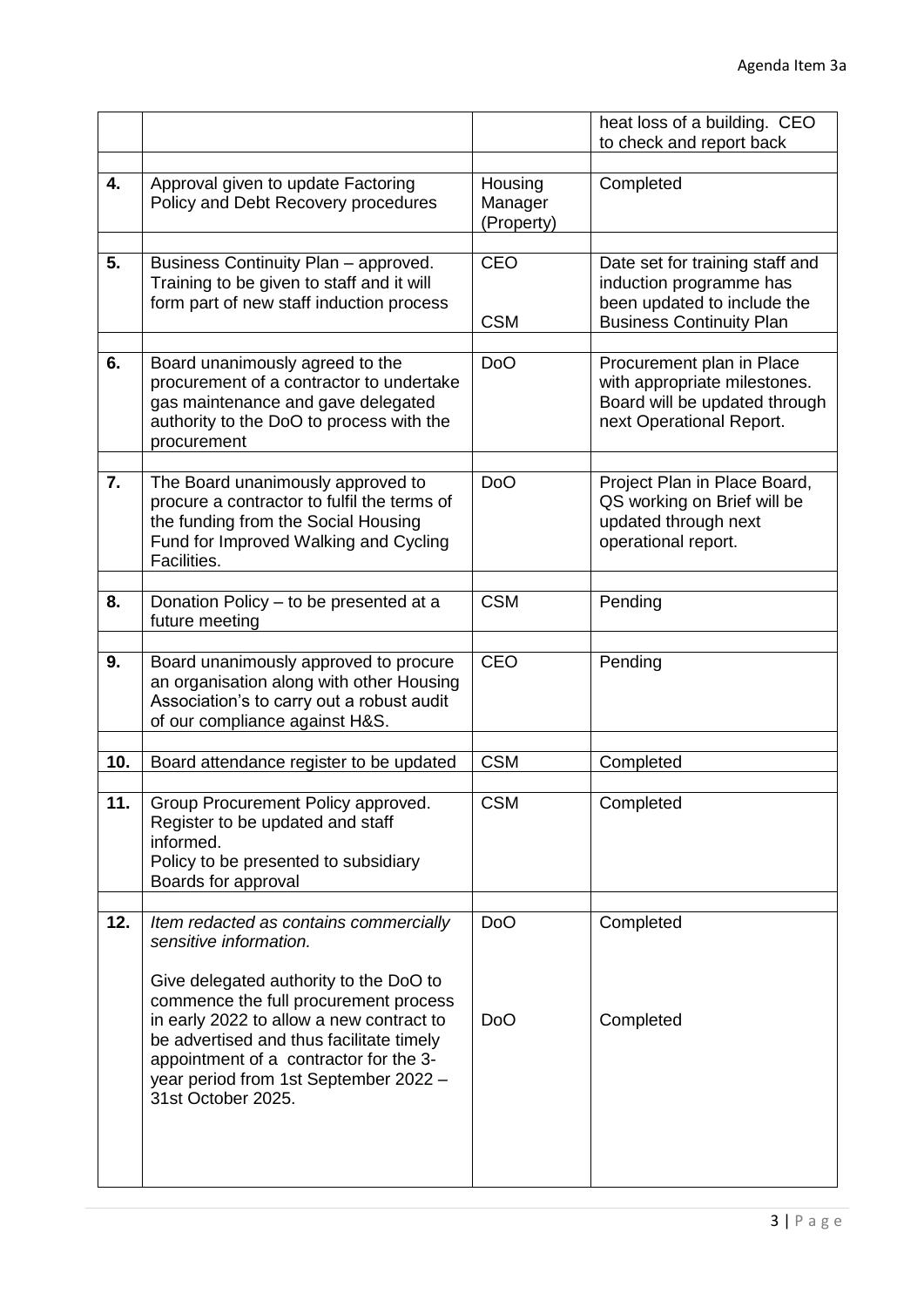|     |                                                                                                                                                                                                                                                                                                                    | <b>DoO</b>           | Ongoing                                                                                                                                                                                                                       |
|-----|--------------------------------------------------------------------------------------------------------------------------------------------------------------------------------------------------------------------------------------------------------------------------------------------------------------------|----------------------|-------------------------------------------------------------------------------------------------------------------------------------------------------------------------------------------------------------------------------|
| 13. | <b>SHR's Regulatory Framework and</b><br>Assurance Improvement Plan - points<br>highlighted in yellow to be removed                                                                                                                                                                                                | <b>CEO</b>           | Assurance Improvement Plan<br>has been updated and<br>workshop with Board on<br>remaining part of Assurance<br>Plan has been set for<br>Tuesday 7 <sup>th</sup> Sept at 4pm                                                   |
| 14. | Benchmarking on reactive repair costs to<br>be carried out Qrt 3                                                                                                                                                                                                                                                   | DoF/IT               | To be carried out by Qrt 3                                                                                                                                                                                                    |
| 15. | Housing Options Appointments - weeks<br>to get an appointment. DoF to liaise with<br><b>DoO</b>                                                                                                                                                                                                                    | DoF/IT               | CEO reported due to length of<br>time each appt takes and with<br>more people coming onto our<br>waiting list. Also due to staff<br>resources as a member of<br>staff has left the Association<br>to take up a promoted post. |
| 16. | Board recruitment - Board agreed to wait<br>until after AGM which will give time for<br>Comm Dev Manager to assess<br>community uptake                                                                                                                                                                             | <b>CEO</b>           | Ongoing                                                                                                                                                                                                                       |
| 17. | Query re the repairs accrual - DoF/IT to<br>discuss with DoO                                                                                                                                                                                                                                                       | DoF/IT               | Invoices are now progressed                                                                                                                                                                                                   |
| 18. | Board unanimously approved to migrate<br>to Bank of England base rate basis for<br>Barclays Bank Loan and migrate to<br><b>SONIA for Nationwide Building Society</b><br>Loan. The Board also approved to<br>delegate authority to the Director of<br>Finance or Chief Executive to sign the<br>amended loan terms. | DoF/IT<br><b>CEO</b> | Previously reported                                                                                                                                                                                                           |
| 19. | Policies approved<br>Data Protection Impact Assessment<br>Procedure                                                                                                                                                                                                                                                | <b>CSM</b>           | Completed                                                                                                                                                                                                                     |
|     | Protocol For Managing An<br>Alleged/Suspected Breach Of Code Of<br><b>Conduct By Governing Body Members</b><br>Group Policy And Procedure - Serious<br><b>Complaints Against The Chief Executive</b><br>Policy Register updated                                                                                    |                      |                                                                                                                                                                                                                               |
| 20. | Return to Information Commissioner -<br>can the print be made larger                                                                                                                                                                                                                                               | <b>CSM</b>           | Completed                                                                                                                                                                                                                     |
|     |                                                                                                                                                                                                                                                                                                                    |                      |                                                                                                                                                                                                                               |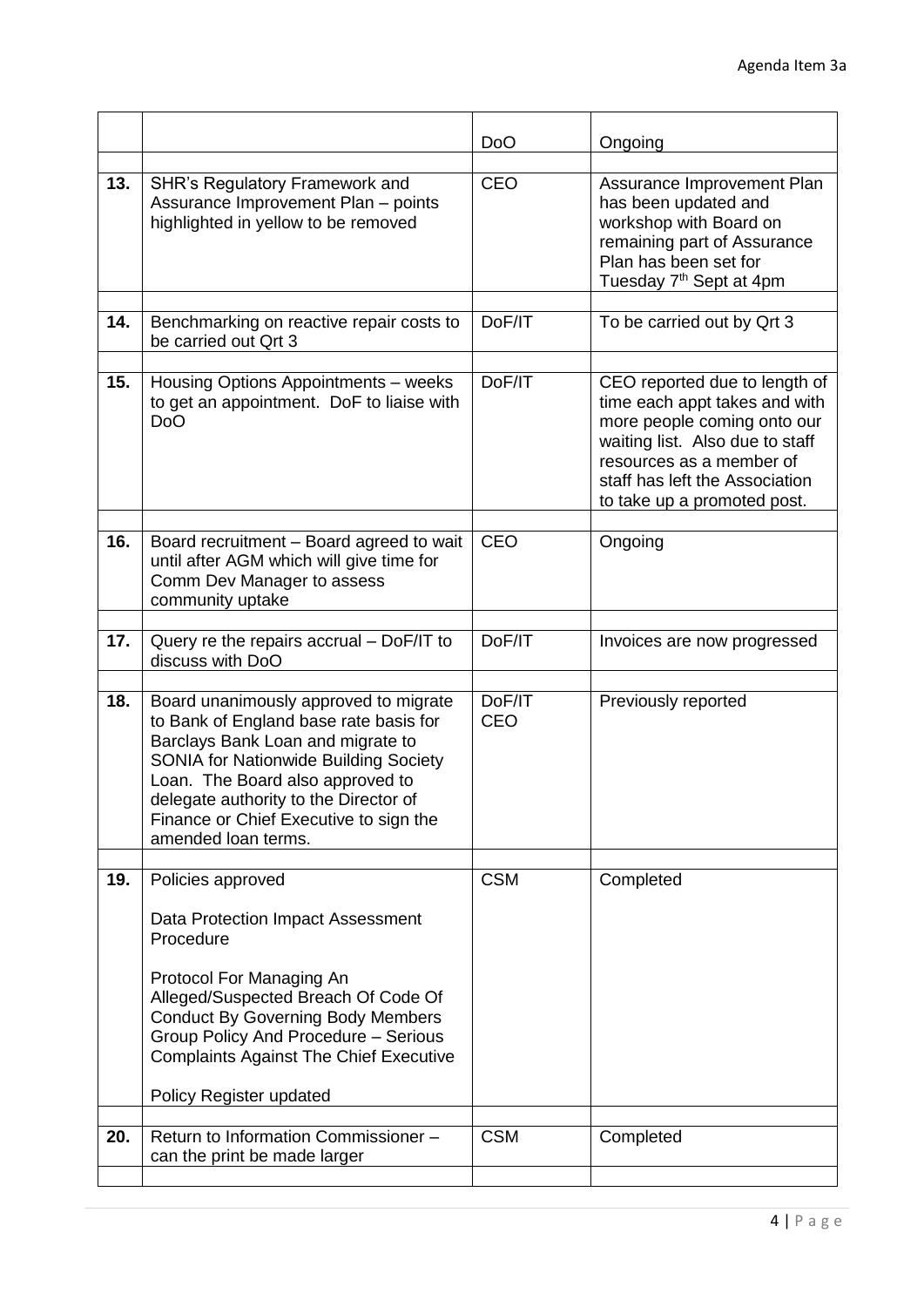| 21. | Anna Stuart; Evelyn Ferguson and<br>Richard Sullivan to step down from the<br>Board as per Rules. Will stand for re-<br>election | <b>CSM</b>               | Completed                                                                                                                                                                   |
|-----|----------------------------------------------------------------------------------------------------------------------------------|--------------------------|-----------------------------------------------------------------------------------------------------------------------------------------------------------------------------|
| 22. | Complaints Report to include comparison<br>with 2019/20<br>Do we check if tenants are happy with<br>the outcome of complaints    | <b>CSM</b><br><b>CSM</b> | To be carried out in next<br>report<br>We don't enquire if tenants<br>are happy. We assume they<br>are and if not would progress<br>to stage 2 of the complaints<br>process |
| 23. | New Membership application – register<br>to be updated and certificate to be sent<br>out                                         | <b>CSM</b>               | Completed                                                                                                                                                                   |

### **4. CHAIRS REPORT**

The Chair reported.

**Thursday 8th July:** Attended a Purposeful and Effective Challenge workshop. **Thursday 15th July:** Attended the Regeneration Sub Committee.

**Thursday 22nd July:** Attended a session run by Share entitled Good Governance beyond Covid 19.

**Monday 26th July:** Attended the Landlord Health and Safety Sub Committee.

**Wednesday 28th July:** Attended a training session again run by Share entitled "Asking good financial questions"

**Tuesday 10th August:** Attended SHARE's Chairs Network

**The Chair's report was noted.**

#### **5. BUSINESS PLAN – 30 YEAR PROJECTIONS**

Director of Finance/IT reported that it was the Association's intention was to commission this piece of work to Paul McNeil to have a roll over version using the Brixx model. However, in view of the Stock Condition Survey being carried out, as it is one of the most significant lines in the Business Plan, we have decided as the Banks are not requesting that it be refreshed that we put this on hold until the survey is carried out. We can determine whether we have time to get the software purchased. We can either commission the work to Paul McNeil if it becomes urgent or do it inhouse with the appropriate software.

The Chief Executive confirmed that in speaking to the Director of Operations re the Stock Condition Survey and the smoothing exercise, it will probably take place in Quarter 4.

The Director of Finance/IT informed the Board that the SHR was in touch regarding the 5 Year Projections and specific information contained within. To resolve some of the queries, can take approx 3-4 hours. However, having the software in place would link information altogether. Corporate Services Manager enquired if the queries that the SHR had raised were answered. Director of Finance/IT intimated that it took a number of hours to resolve but was able to answer the queries.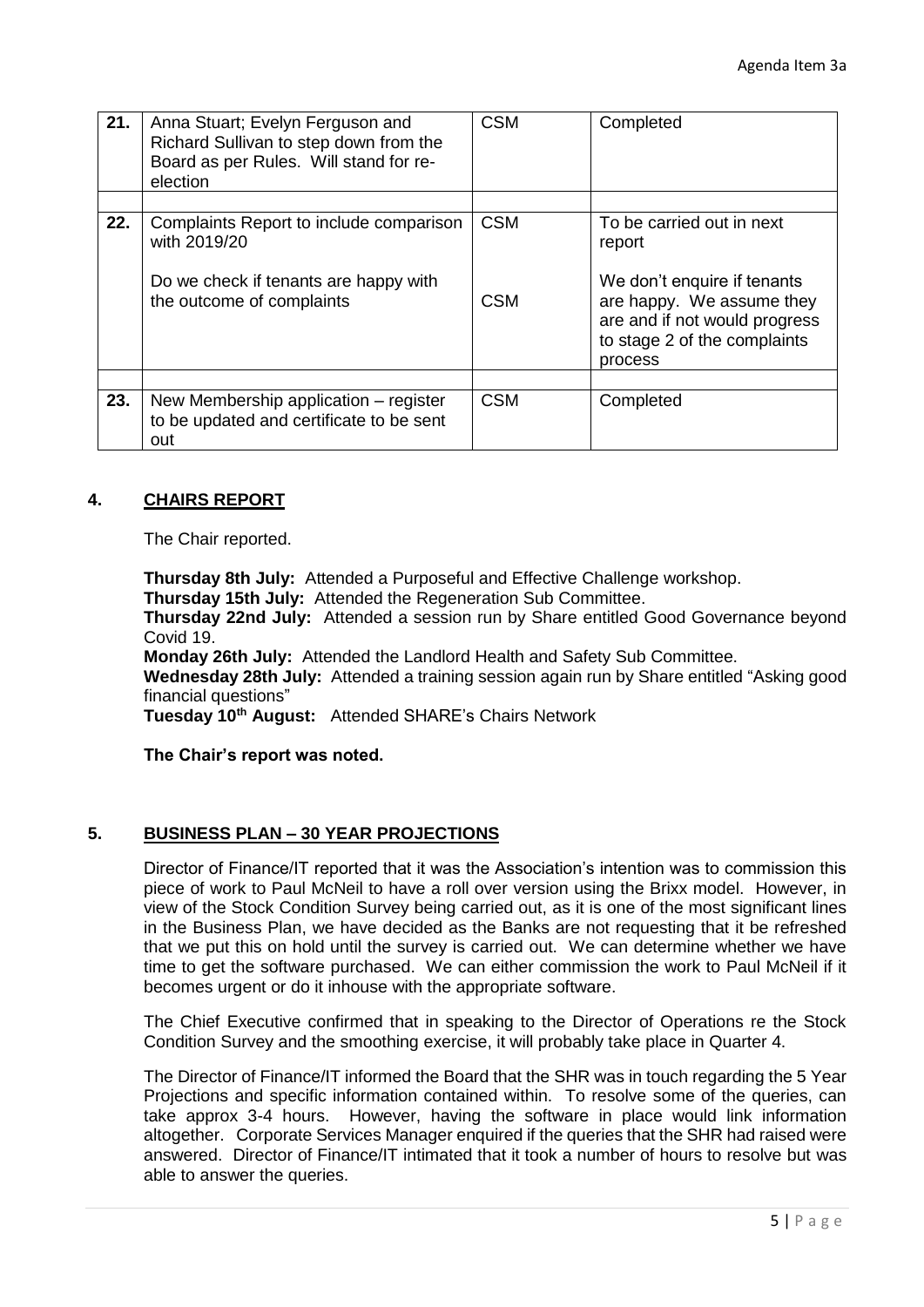## **6. MANAGEMENT ACCOUNTS – JUNE 2021**

Director of Finance/IT presented the June 2021 Management Accounts previously circulated to with the agenda.

CAF Bank wrote to the Association on  $28<sup>th</sup>$  July 2021 asking questions on the Accounts re Rent; why voids were so high; office costs and regeneration expenditure. The Director of Finance/IT confirmed that they were reassured with the answers to their queries. CAF Bank are asking for us to progress with the stock valuation of the 170 properties that are secured against the CAF loan. Within the loan agreement they can ask for these properties to be revalued. For business efficiency, the Director of Finance/IT would like to tie in the Barclays valuations and have been in touch with them to do so.

The Accounts were sent to the Banks before the end of July to allow us to meet our covenant conditions.

Audit adjustments have been processed.

There were four items to be brought to the Board's attention.

- 1. Void Loss was high due to 68 Machrie Drive. Anna Stuart enquired as to this property. Chief Executive Officer confirmed that this is supported accommodation. This matter was brought to the Board's attention previously. The Chair enquired as to whether the property had been relet. Chief Executive Officer to check with Housing Manager (Services) and will report back.
- 2. £20k of future loan interest will be classified as capital
- 3. Reactive maintenance costs needed to be increased by £33k last month
- 4. Prior year comparisons to look back over two years because last year was unusual

Overall we have a deficit of £139k (3 months). The deficit arises because insurance is included for the year whilst rental income is only for 2.2 months (10 weeks). The reason why we are better than the budget to date, is due to money coming in last year that we deferred as expenditure had not happened, ie estate maintenance work and wide role. We have had the income but have not incurred the expenditure.

Reactive maintenance is just over budget. Accruals have caught up but Director of Operations has confirmed that the expenditure will accelerate once we have some transfers moving into the new proprieties.

With the Accounts being more complicated, if we compare ourselves to two years ago, we would have a deficit of £316k compared to £288k in June 2019.

The bank balance stays at £5.1 million. The remaining £3m of the CAF Loan Facility was drawn down on 20<sup>th</sup> July 2021.

Photocopier has been replaced and is working fine.

We are awaiting two references on Yooz software to allow us to complete due diligence.

### **KPIs**

Suppliers paid on time – Amber : Target is 22 days. Average was 22.1 days on 333 invoices

Timely production of Accounts – Amber : Target 20 days. June accounts prepared in 21 days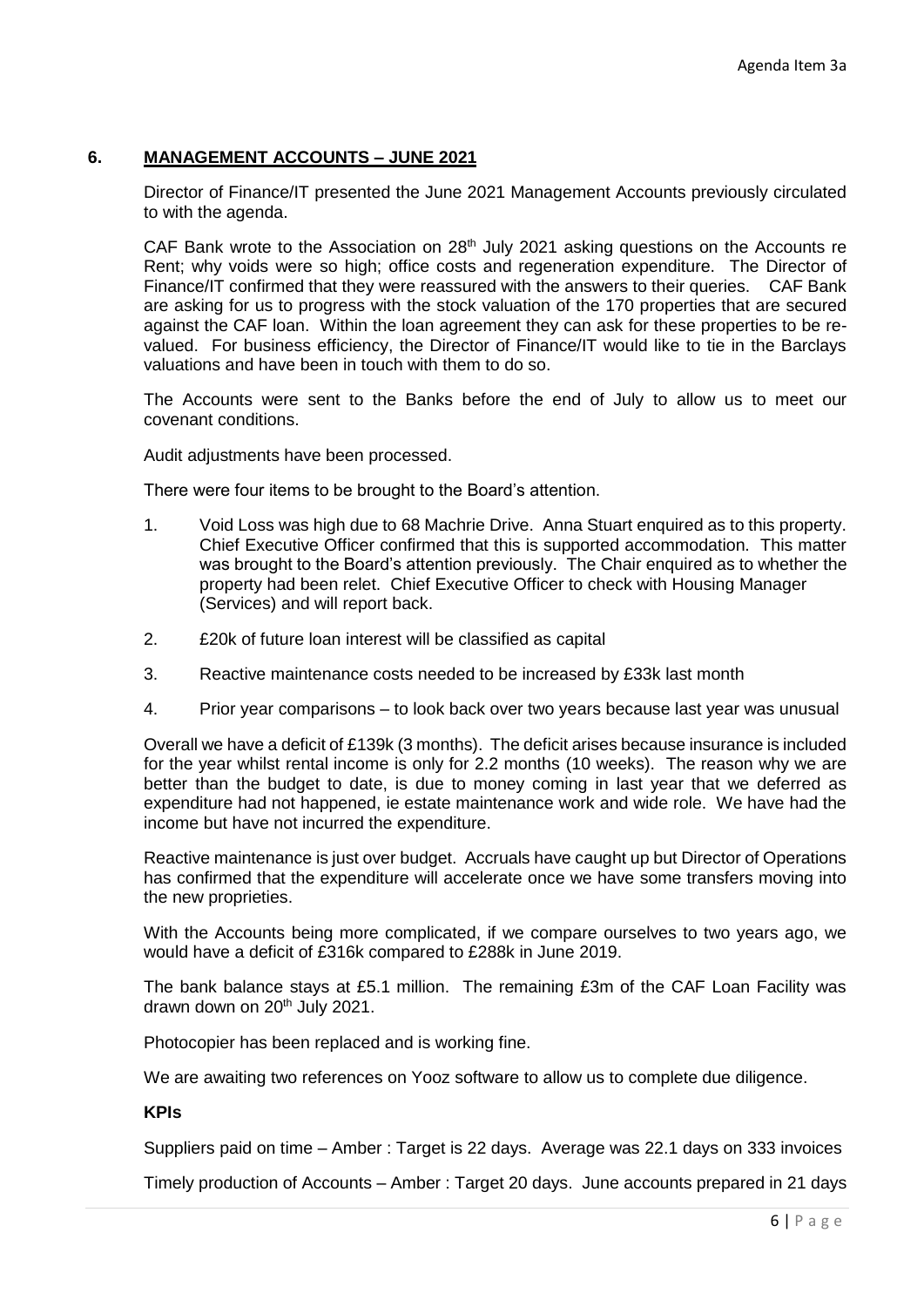### **Trend Analysis**

Looking at the Major repairs programme – two years ago at this point of time we spent £153,000. In COVID year, it was £10,000 and this year it is sitting at £93,000. Director of Operations will provide some profiling to determine when expenditure is likely to happen.

Computer consumables, software – spend two years ago was £17,500; last year it was £14,500 and this year we are back to £17k.

Office rent and rates – after the Audit there was a figure in debtors account of £10k in relation to a transaction that finished four years ago. The Association gave money to the Trust in advance of office rental. This adjustment has been made. At the end of June 2021, the debtors balance now sits at £675.

SHARE Capital now sits at below 200. Corporate Services Manager confirmed that share membership applications have declined during COVID and hopefully with the office reopening, we hope to see this number increase.

Julie McNeil enquired if we can make savings if we are over in reactive maintenance. Director of Finance/IT confirmed that after speaking to the Association's receptionist, there has been a backlog of reactive maintenance and we have high renewables (outwith City Building contract). In April we paid £80k and in May it was down to £4k; June was £47k and it has been reported that in July we spent £100k. This is because of catch up on old bills and City Building finally agreeing on what has to be billed.

Chief Executive Officer intimated that looking at the budget line, our savings are quite small. Reactive maintenance/repairs and voids will be monitored closely.

#### *After discussion, the Board unanimously approved the Management Accounts for June 2021.*

#### **18.55 pm – Director of Finance/IT left the meeting.**

### **7. CHIEF EXECUTIVE'S BI MONTHLY REPORT**

The Chief Executive Officer presented her Bi Monthly Report previously circulated with the agenda.

**SHR Regulatory Framework and Assurance Improvement Plan:** Final Assurance Workshop has been set for Tuesday  $7<sup>th</sup>$  September 2021 at 4pm. The Board noted the contents of the Assurance Improvement Plan.

**Business Continuity COVID - 19:** From 9th August 2021, Scotland has moved beyond level zero with the majority of restrictions being lifted. For the Association, we can move towards a full reopening of the office. The SMT have updated the rolling Risk Assessment for COVID and a copy was circulated with the papers for Board member's information.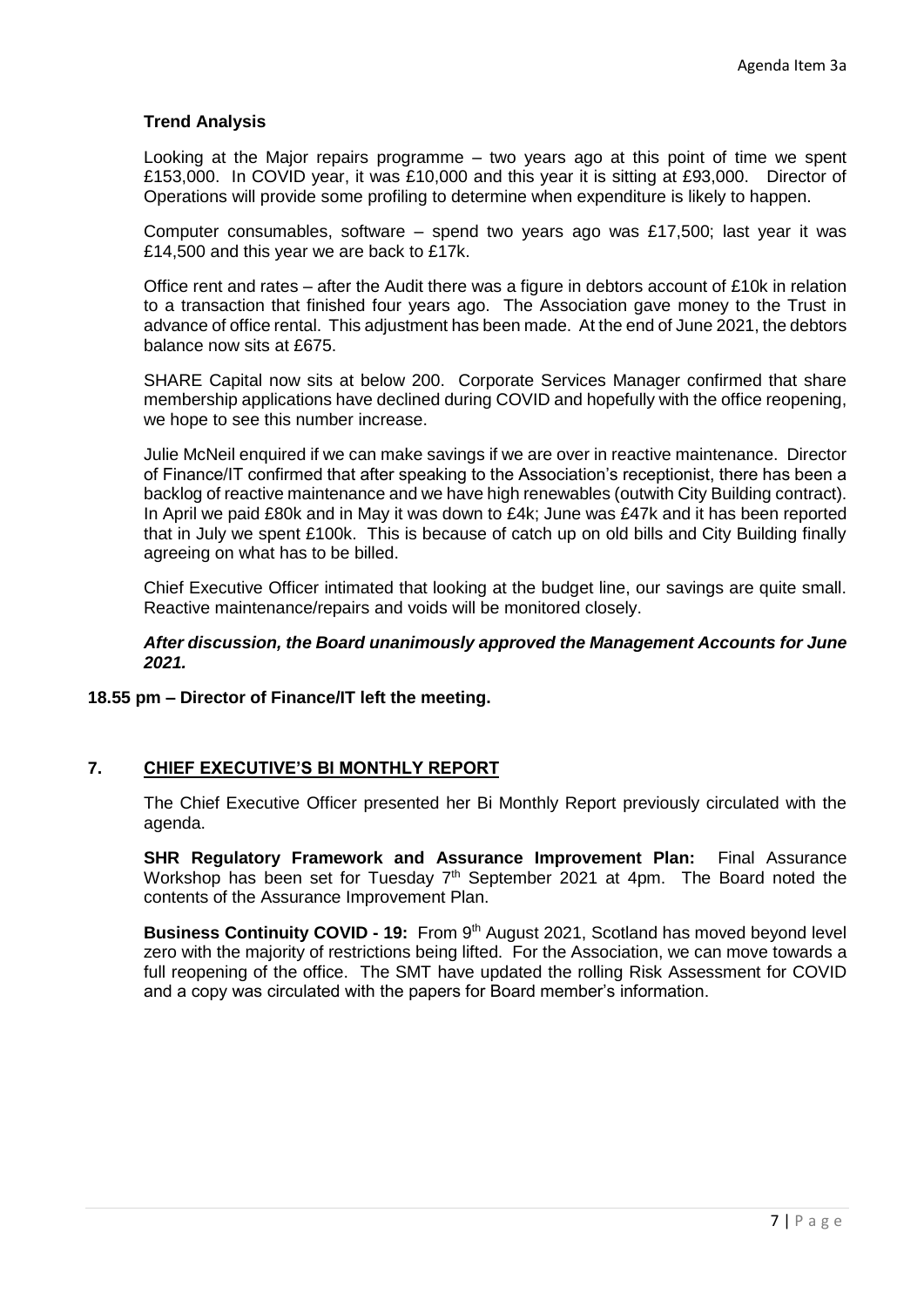The Risk Assessment was also circulated to all staff for their information and were asked to come back with any concerns. George Kelly intimated that it was a very robust Risk Assessment and had no questions.

Teresa McGowan enquired if someone in the office contracted COVID, do staff have to isolate. The Chief Executive Officer intimated that the guidance states that if this is the case, the person would need to self-isolate but those who have been in contact with that person, if the have been fully vaccinated, they require to self-isolate pending the results of a PCR test. If the test comes back negative, the person can come back to work. We encourage staff to carry out lateral flow tests on a regular basis. Staff will wear masks when they walk around the office and they tend to stick to their area of work. The Chief Executive confirmed that not everyone is in the office. Some staff are still working from home for some days of the week. As an organisation we are aware of the need for ventilation and windows and doors are kept open. Some staff have raised some anxieties on returning to the office and these have been dealt with on an individual basis. The Association uses the Scottish Government's Guidance and the HSE's guidance to inform our Risk Assessment.

The Chief Executive informed the Board that across the Housing and Charity Sector, every organisation has a different approach in returning to work (GWSF Survey).

From 9th August once the Scottish Government announced that we were beyond level 0, staff have been asked to be available to work from the office. Prior to the pandemic some staff were allowed to work from home on an ad-hoc basis and we are re-introducing this for all staff as currently we believe that this is the most effective model for Cassiltoun. We have said to all staff that they will have the opportunity to work from home on an ad-hoc basis provided that:

- It is discussed and approved by their line manager
- That there is not a business need for them to attend the office
- That there must be cover for all sections/departments
- That the work that will be delivered from home must be agreed with the line manager

This proposed way of working will be reviewed again in December 2021.

Working in this way (allowing home working on an ad-hoc basis) also means that the organisation is not responsible for a DSE assessment for an individual's home working set up and does not have to supply appropriate equipment (chairs, monitors etc.). As we are no longer instructing staff to Work from Home there is also a change in allowances.

Board's approval was sought to suspend the working from home allowance of £6 per week as staff are not being instructed to work from home. *The Board unanimously approved to suspend the working from home allowance from Friday 20th August 2021.*

**Office/Tenants:** From 16th August 2021, the front gates to the office will be open from 9-4 but still closed over lunch between 12-1pm. Phone lines open from 9am – 5pm but closed 12- 1 for lunch. Initially tenants will only be seen if they have a pre-arranged appointment. We will no longer take cash payments in the office and will work with tenants on alternative payment methods. Community activity in the office will be pre-arranged (no drop-ins) and numbers will be limited. A letter will be issued to tenants outlining the new arrangements and also expectations around visiting the office and our staff visiting homes. Covid screening will take place prior to the person attending the office. Anna Stuart MBE confirmed that our tenants will be delighted to see the office open again. Chief Executive Officer confirmed that we will review the arrangements at the end of September.

**Board meetings/other meetings:** We are now able to have more people in the Boardroom which allows for more in person meetings. It was proposed to hold Septembers full Board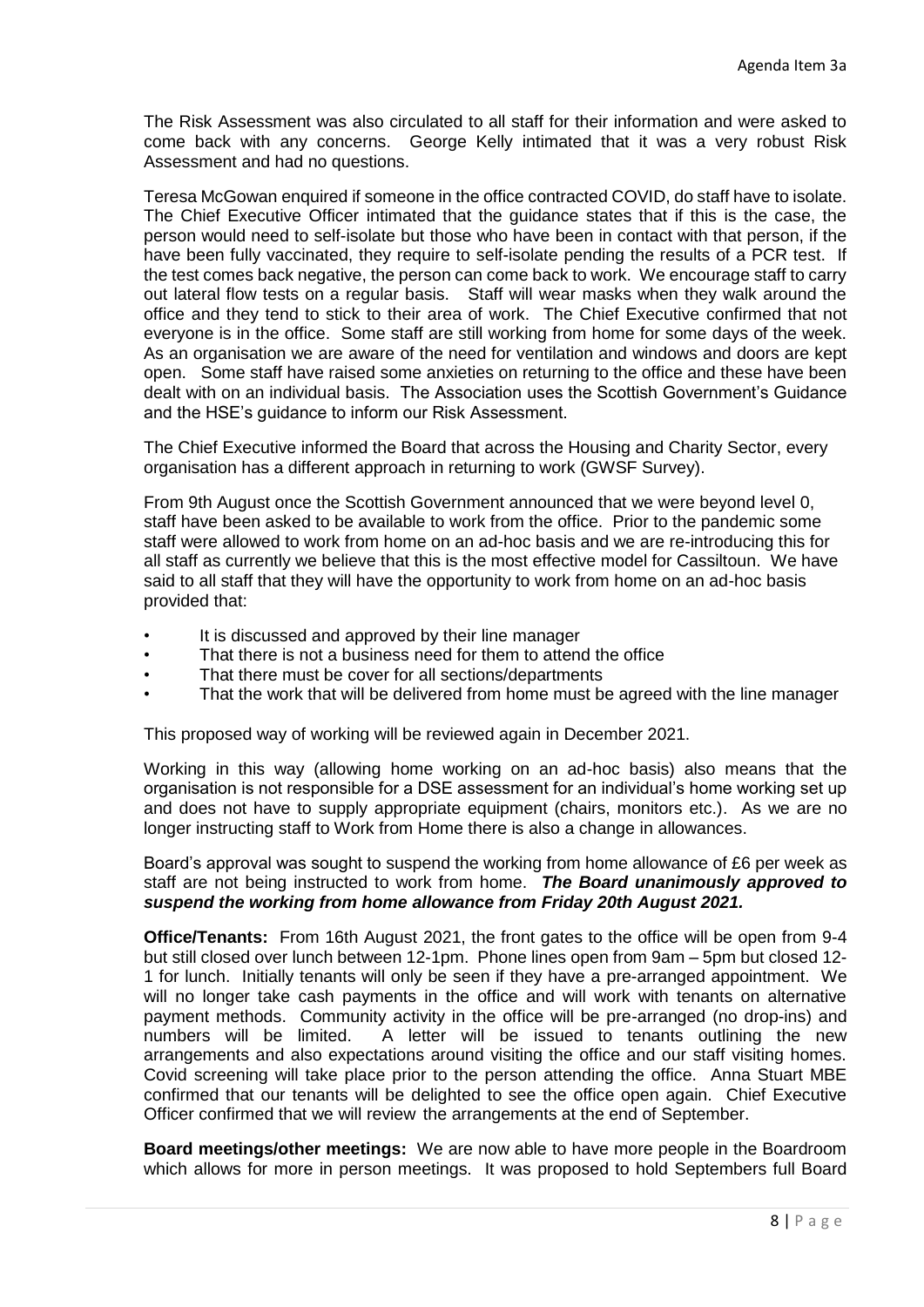meetings virtually and then hopefully moving to in person meetings from October (subject to any change in Government restrictions and Board's views). We are not currently able to have hybrid meetings but are exploring how this can be made possible for situations where Board members cannot attend in person.

**Castlemilk Drive:** On site and continues to make good progress. We fully expect the first block to be off site in September. A visit to the site has been arranged for Board Members on Tuesday 24<sup>th</sup> August 2021 at 2pm. Anyone interested should contact Paula Brownlie at the Association's office. Teresa McGowan enquired if we could have a video tour of the properties similar to what we did at Barlia. The Chief Executive confirmed that we can arrange this.

**Sub Committee/Subsidiary Meetings:** Regeneration Sub Committee meeting was held on 15<sup>th</sup> July 2021 and no decisions were made.

**AGM:** The AGM is scheduled for Saturday 11th September at 11 am via zoom.

**Board Agenda/Housing Management Information**: A year ago the Board amalgamated the business of the Operations Sub-Committee into the main Board agenda and agreed to review it after one year. Over the year, the Board meetings have continued to run within the 2 hour schedule and the Chief Executive Officer recommended to the Board that this governance arrangement continues. The current situation provides best use of both staff and Board members time and allows for Housing Management information to be presented to the Board on a regular basis. The Chief Executive Officer has discussed with the Chair setting up specific sessions with the Board to have time to discuss and review specific new policies to allow fuller discussion and scrutiny.

### *After discussion, the Board unanimously agreed to reinstating the Operations Sub Committee on a quarterly basis after the September Board Meeting.*

**CEO Training and Networking:** Since the June Board meeting, the CEO has attended:

- Monthly Sector Resilience meeting (SFHA, SHR, GWSF and others)
- 'Return to the Office' (ACOSVO)
- 'Domestic Abuse' (Womens Aid)

*September Board meeting:* Normally after an AGM there is a Board meeting which focuses on the election of the officer bearers. As circumstances are changing due to Covid and as there is an Operation report due and the draft Assurance statement, the Board agreed to have a short Board meeting after the AGM with a full Board meeting on Wednesday 29th September.

**SHR Benchmarking:** First quarters statistics have just been released. These can be obtained from the Regulator's website. The Chief Executive outlined some benchmarking information via a powerpoint presentation and covered:.

- Staff Absence: .
- Gross Rent Arrears:
- % Rent Arrears:
- Voids:

The Board intimated that they had no concerns with regards to the benchmarking information provided.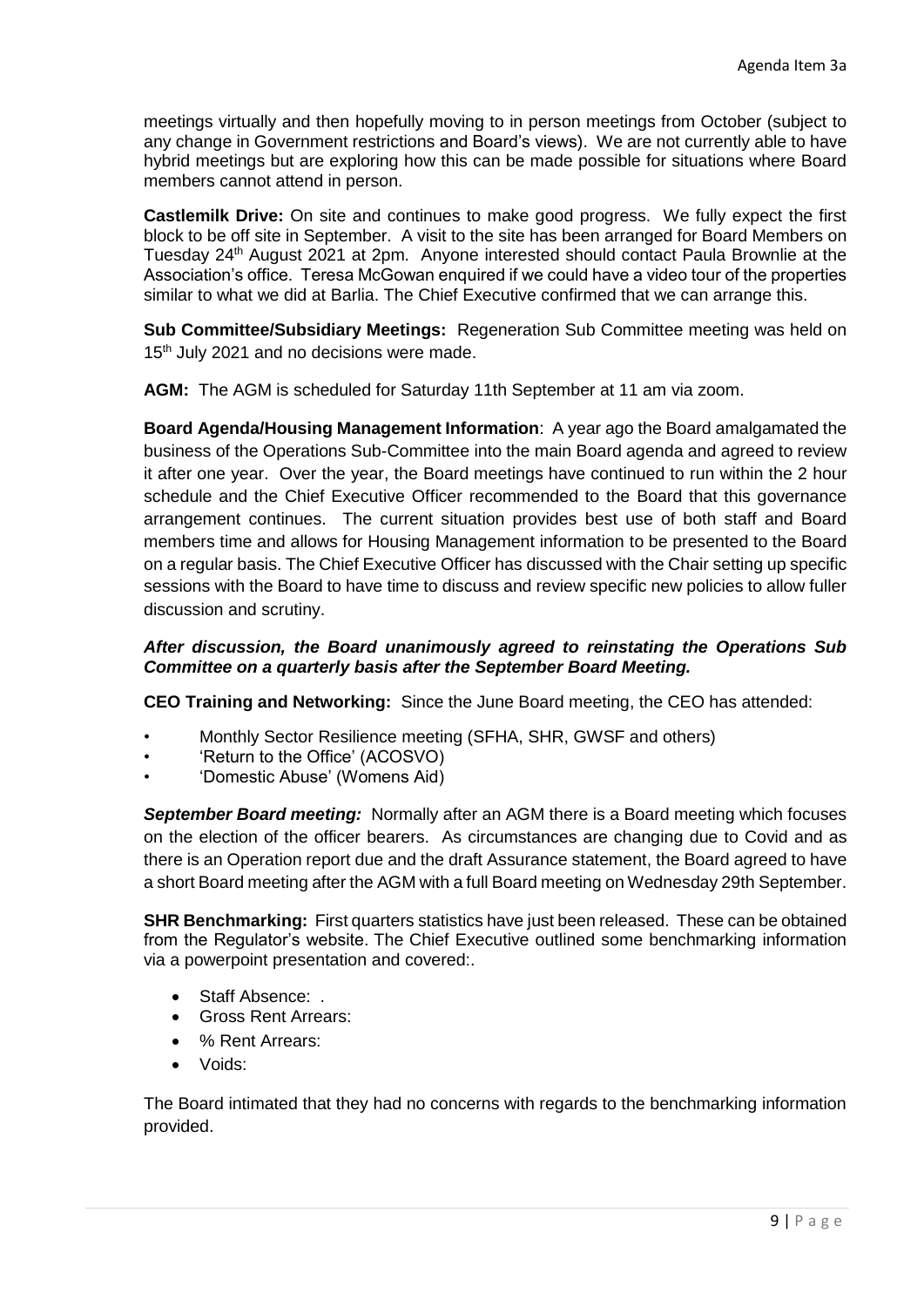### **8. POLICIES**

### **8a. DISPOSAL OF LAND AND ASSETS**

Chief Executive Officer presented the above policy.

### *The Board unanimously approved the Disposal of Land and Assets policy pending TC Young's comments on the policy.*

### **8b. POLICY STATEMENT ON DISPOSALS AND ORGANISATIONAL CHANGE (COMPLIANCE WITH SHR REGULATORY STANDARD 7**

Chief Executive Officer presented the above policy.

*The Board unanimously approved the Policy Statement on Disposals and Organisational Change (Compliance With SHR Regulatory Standard 7).*

#### **9. BOARD TRAINING TOPICS – 2021/22**

Corporate Services Manager presented the proposed training topics for 2021/22. The Chairperson asked for Domestic Abuse Act to be added to the list.

### *The Board noted and approved the board training topics for 2021/22.*

### **10. CORRESPONDENCE**

**Email from HWL:** HWL have confirmed that the Healthy Working Lives (HWL) award programme, which became part of Public Health Scotland (PHS) in April 2020 has taken the decision to further put award registrations and assessment visits on hold until March 2022. All existing award holders will retain their award at the current level until further notice.

#### **11. NEW MEMBERSHIP APPLICATIONS**

None

### **12. USE OF SEAL**

The Association's Seal has been used on one occasion.

### **13. ENTITLEMENTS, PAYMENTS & BENEFITS REGISTER**

Teresa McGowan, George Kelly, Anna Stuart confirmed that as part of the Major Repairs Programme, they will be receiving new windows. Register to be updated

### **14. NOTIFIABLE EVENTS**

As the Board are aware, there are two notifiable events at present: -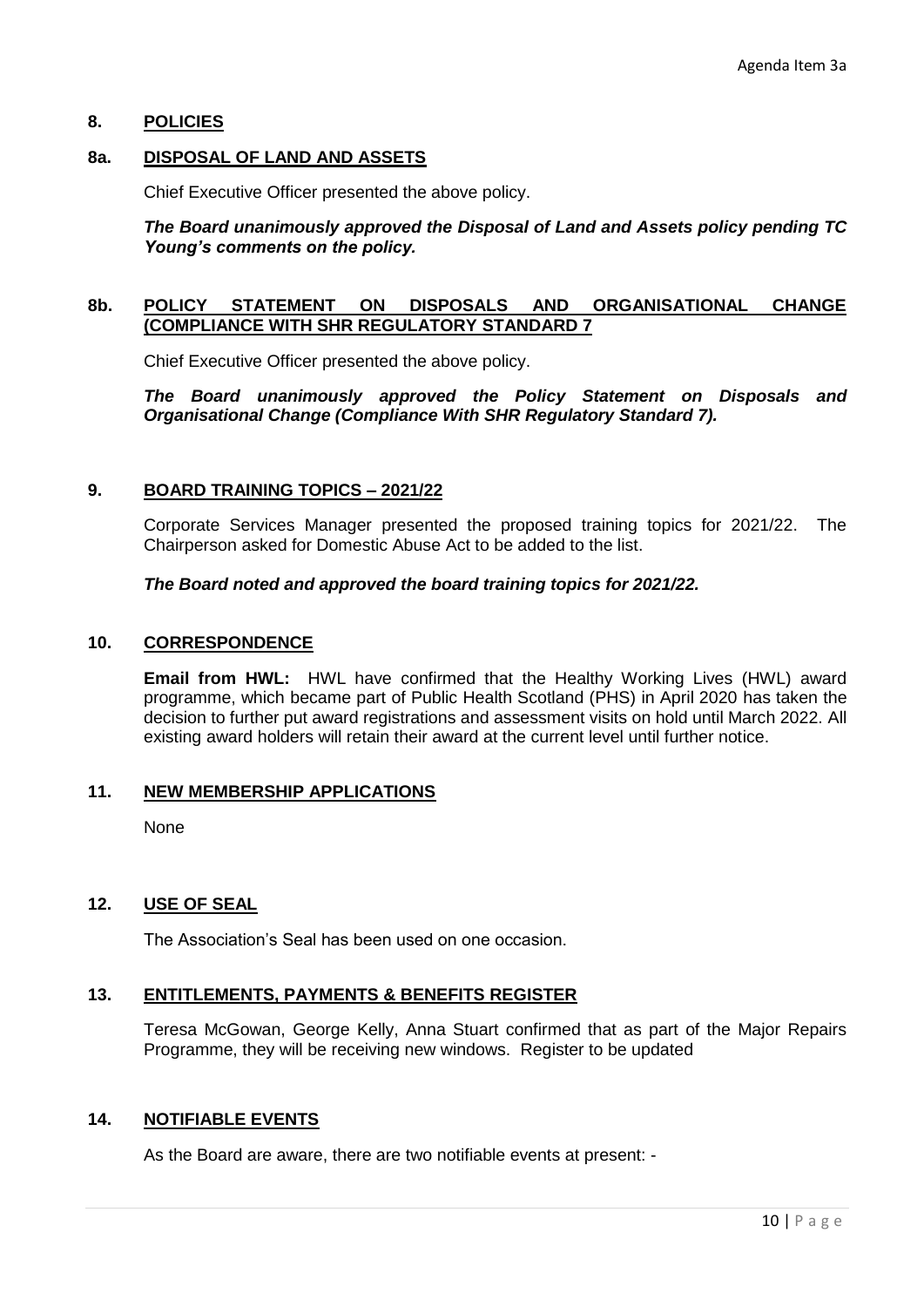*Item redacted as contains sensitive information.*

### **15. SUBSIDIARY & SUB-COMMITTEE DECISIONS & MINUTES MADE 24TH JUNE 2021 – 18TH AUGUST 2021**

#### **Regeneration Sub Committee – 15 July 2021**

No decisions made

### **16. HEALTH & SAFETY/HWL**

**H&S:** No accidents recorded

**H&S Landlord Committee met on 26th July 2021.** The Committee were taken through the undernoted sections of the manual

- 1. Cleaning and Cleanliness
- 2. Contractor Selection and Control
- 3. Domestic Pets
- 4. Electrical Safety
- 5. Energy Performance Certificates

The minutes will be circulated to the Board at their next meeting.

**HWL**: Continuing through the Action Plan.

### **17. AOCB**

*Item redacted as contains commercially sensitive information.*

*Scottish Homes Awards, 16th September 2021:* Barlia housing development has been nominated for a Scottish Homes Award. The Board agreed to purchase a table for 10 at a cost of £1500 + VAT.

*Scottish Housing Charity Awards:* Board approved to purchase a table for the Award Ceremony.

*Funding and Participation Assistant:* Jodie Armour has been recognised for an award for working with the community during COVID.

Richard Sullivan enquired if we have plans for the introduction of stricter climate change targets (eg the phasing out of gas for heating) and is there money in the budget to implement these works. Chief Executive Officer confirmed that we are preparing a plan for compliance with EESSH2 and that we are waiting for further guidance with regards to any future targets or proposals. Financial impacts will depend upon the measures that need to be introduced, the technology and any possible funding available. Once we have more information then our business plan can be reviewed.

**Allocation Policy:** Queens Cross Housing Association have changed their allocation policy to an online based processing system where people bid for home. Chief Executive confirmed that this model has been used in the sector by some Housing Associations for a number of years. We do not operate this system as it is choice based letting and we do not feel that there